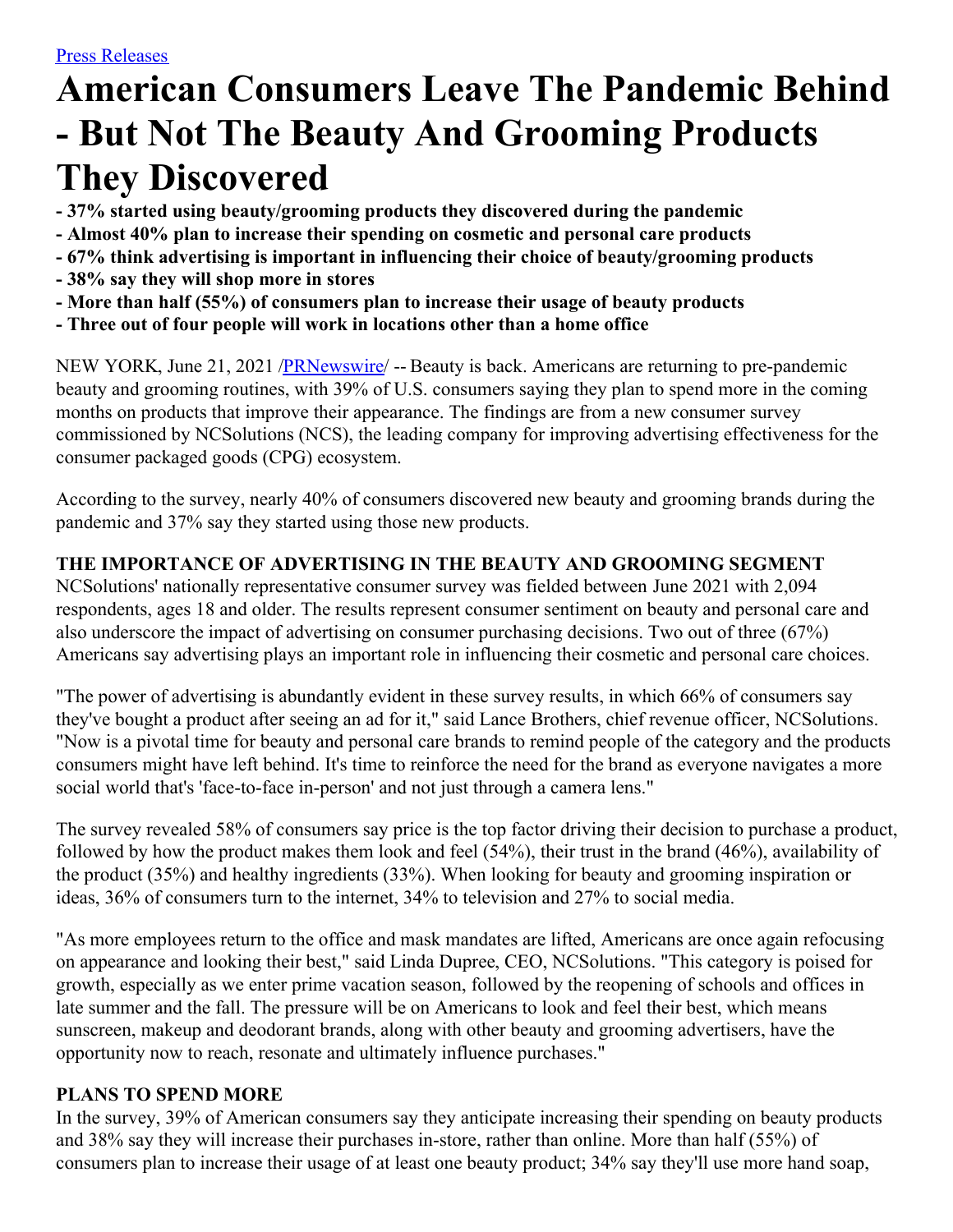25% more deodorant, 24% more mouthwash, 24% more body wash and 17% more makeup.

The pandemic has driven greater interest in health, which also impacts the market for beauty and grooming products. According to the survey findings, 41% of consumers place a priority on sustainable beauty products and almost a quarter (21%) are seeking vegan product choices.

#### **NCS PURCHASE DATA SHOWS AMERICANS ON THE GO**

Further indication of American's on-the-go is found in the sales of trial-sized beauty and personal care products. According to NCS's CPG Purchase Data, trial-size products were up 87% in May 2021, compared to May 2020. Spending on suntan products was also 43% higher year-over-year as summer approaches.

Consumers also spent more on hair tonic  $(+21\%)$ , deodorant  $(+18\%)$ , hair spray and hair styling product  $(+7%)$  and oral hygiene  $(+6%)$  for the month, compared to the prior year (May 2020).

## **LOOKING GOOD**

Consumers report they've returned to the beauty and grooming routines they followed pre-pandemic. According to the survey findings, 61% of consumers describe their current routine as "good to excellent," which is close to pre-pandemic levels of 63%. By comparison, only 47% of consumers described their routines this way during the pandemic.

In addition, the percentage of Americans who say they're spending more time on morning beauty and grooming routines increased. In the last month, 76% of Americans say they're spending the same or more time getting ready in the morning, compared to 59% during the pandemic.

## **FACE TO FACE**

Americans are also showing a strong desire to socialize more in-person. For instance, 70% of consumers say they plan to eat out at least several times per month, and 44% say they are likely to visit entertainment venues, like theaters and concert locations, multiple times a month this summer.

Employees also expect to be back in their workplaces early this summer. In fact, 33% say they've already left their home office. However, July (14%), August (18%) and September (11%) will see the biggest wave of workers leaving their home office to return to the employer's location according to the consumer survey.

During the pandemic, over one-third (34%) of Americans worked in a home office, and one in four (25%) will continue to do so even as the pandemic wanes. According to the survey, three out of four (75%) of people say they'll work in locations other than the home office. This encompasses those who will work at the employer's physical location, in retail establishments, in the field and elsewhere.

## **CONSUMER SPENDING ON THE RISE**

This increased need for these products is showing up in consumer spending according to NCS proprietary consumer purchase data. Beauty product sales have been on a gradual upward trajectory since their low at the height of the pandemic in March 2020. During Christmas week 2020, beauty product sales were up 8% yearover-year, and Easter week were up 40% year-over-year. The category has recovered back to 2019 levels.

# **OVERALL CPG SPENDING FOR MAY REMAINS ELEVATED**

Overall household grocery spending across all categories remains elevated in May 2021, up 11% compared to May 2019.

## **ABOUT NCS**

NCSolutions (NCS) makes advertising work better. Our unrivaled data resources powered by leading providers combine with scientific rigor and leading-edge technology to empower the CPG ecosystem to create and deliver more effective advertising. With NCS's proven approach, brands are achieving continuous